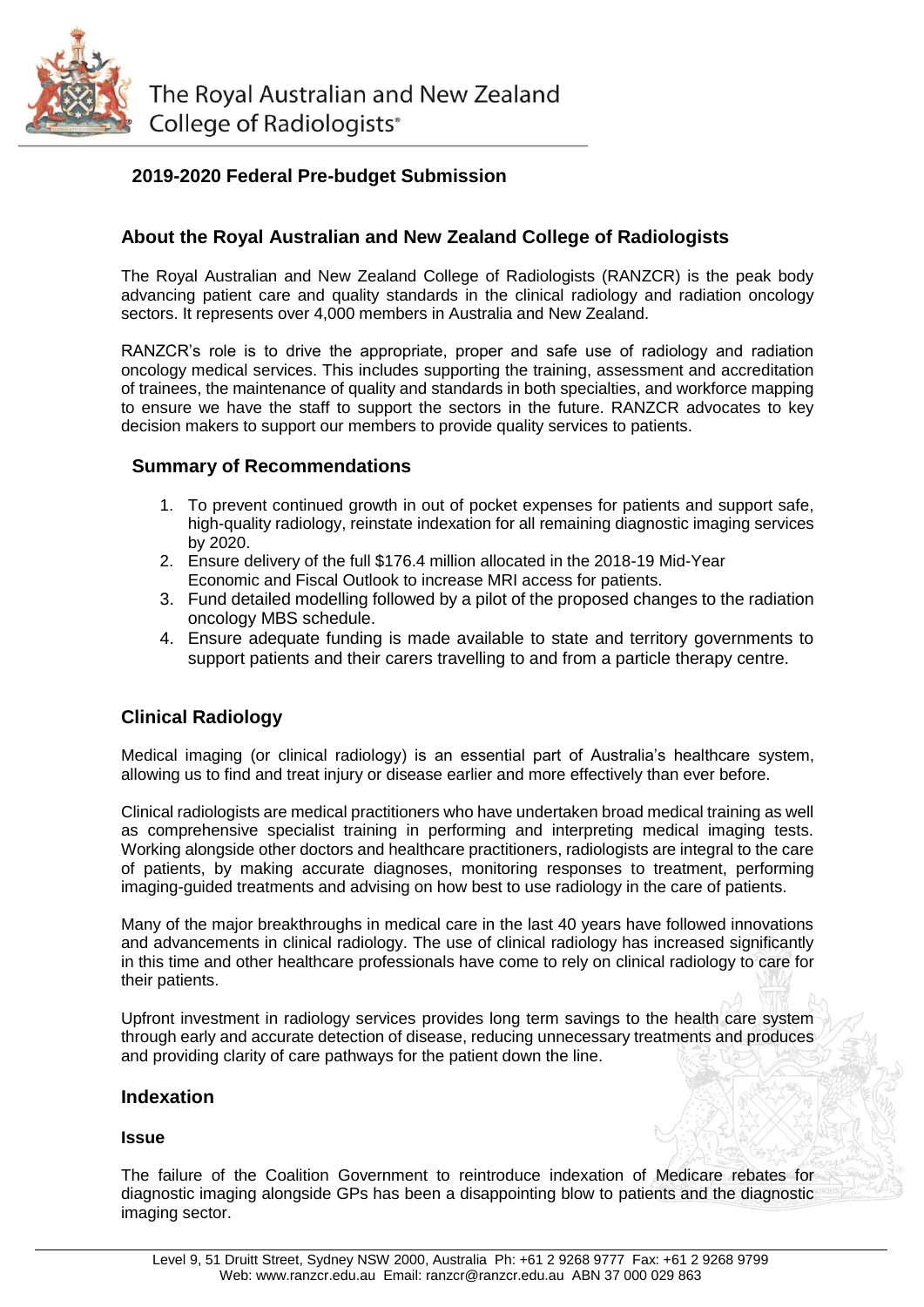Re-indexation was a key component to the Government's election commitment to patients and the diagnostic imaging sector in 2016. The partial indexation of some tests, including CT, mammography and interventional procedures from 2020 is not a sustainable solution. This will create a two-tiered system providing incentives that preference some modalities over others. Further, it will add unnecessary complexities to MBS billing.

After 18 years of frozen Medicare rebates, the diagnostic imaging sector is stretched thin leading to increasing gap payments and out of pocket costs for patients. Rebates for diagnostic imaging services have not been indexed since 1998. As the Deloitte Report noted, non-indexation has led to rebates being inappropriately low overall with some items markedly underfunded compared to others. 1 ABS data showed that one in 14 people who needed to see a medical specialist delayed or did not see the specialist due to the cost of treatment involved.<sup>2</sup> With early diagnosis often crucial to successful treatment, such delays could mean the difference between an operable and inoperable cancerous tumour.

The diagnostic imaging sector has some unique practice input costs including high capital and fitout costs and the involvement of a team of health professionals including clinical radiologists, radiographers, sonographers, nurses and medical physicists (all with associated wage costs) in the provision of services. Despite these funding challenges, substantial productivity and efficiency gains have been delivered to the Government by the private sector enabling out-of-pocket costs for diagnostic imaging services to be largely contained.

Imaging providers have invested in the most sophisticated data management systems in healthcare, largely driven by the need to manage increasing workloads. At the same time advances in imaging technologies and algorithms of practice are creating further cost pressures. It has not been recognised by governments that the IT platforms and connectivity installed by diagnostic imaging practices are already sustaining the system at a lower cost, providing greater cost-effectiveness and greater efficiency. The diagnostic imaging sector needs a stable and predictable fiscal environment to maintain investment and deliver high quality imaging services. Furthermore, clinical radiologists are medical specialists who support diagnosis and decisionmaking across the healthcare system and their expertise should be reimbursed fairly.

## **The solution**

-

The issues outlined above were recognised by the Coalition Government in the 2016 Federal Election with a commitment to rectify the underfunding of radiology by introduction indexation of all diagnostic imaging services alongside GPs. What resulted was partial indexation from mid-2020. Further delays to indexation of radiology are creating a growing burden on patients with increasing out of pocket of costs, therefore falling short of the expectation that Medicare provides equitable access to medical services for all Australians. The shortfall in funding also puts pressure on clinical radiologists to manage workload and to provide safe, high quality radiology services to all patients.

RANZCR urges the Government to index all radiology services as was promised in 2016. We have modelled the cost of indexing the remaining (i.e. excluding CT, mammography and select interventional procedures) radiology services. Reinstating indexation to all radiology services in 2020 would require an investment of some \$250 million up to end of June 2023.

<sup>1</sup> Independent evaluation of the commercial environment of comprehensive diagnostic imaging practices. Final Report. Deloitte Access Economics. April 2017.

<sup>2</sup> ABS '*Patient experiences in Australia: Summary of Findings'*, 2016-2017,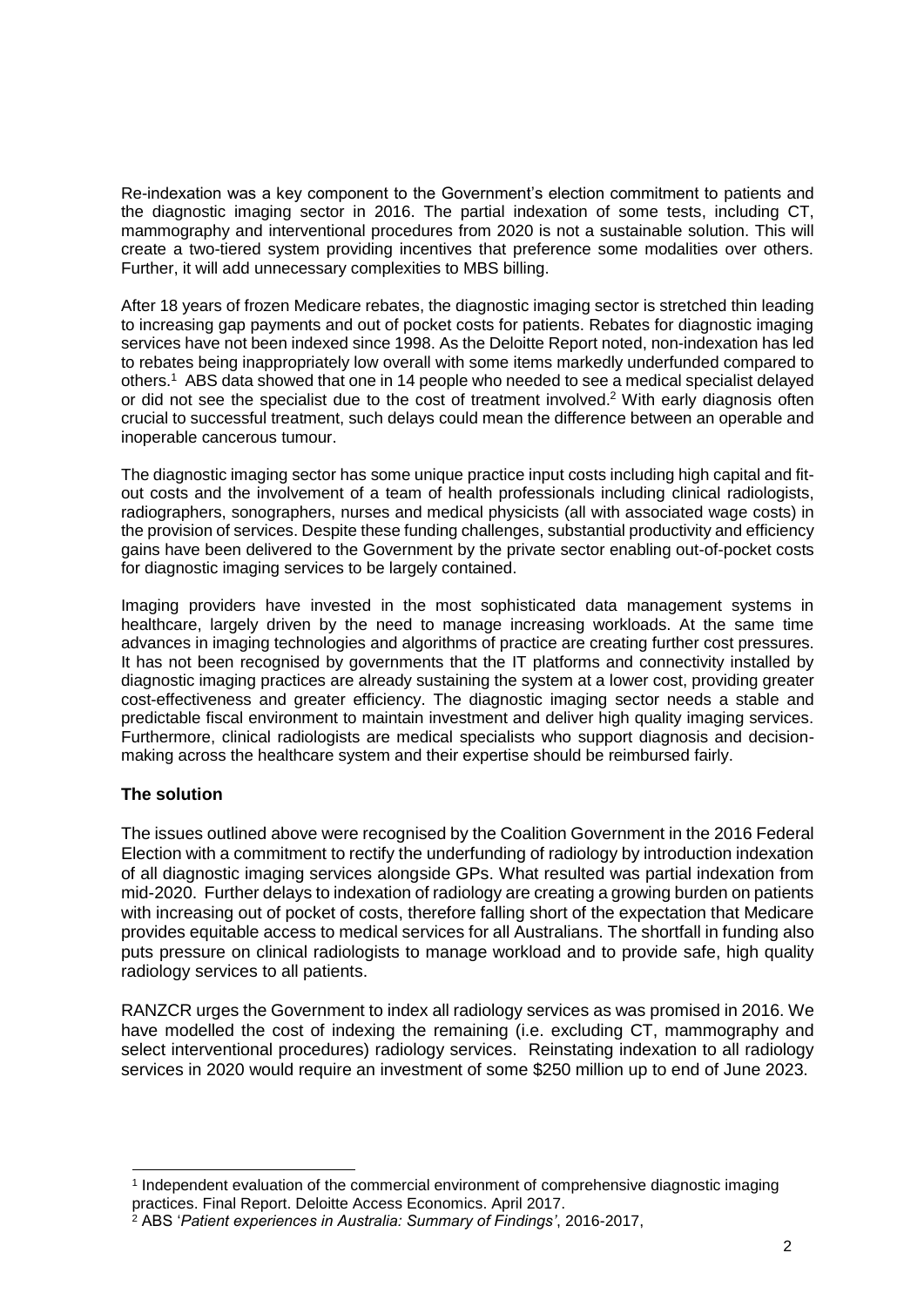**Recommendation 1: To prevent continued growth in out-of-pocket expenses for patients and support safe and high-quality diagnostic imaging, reinstate indexation for all remaining radiology services by 2020.**

#### **Improving MRI Access**

#### **Issue**

MRI has been an incredible advancement in the practice of radiology. It provides an unrivalled ability to image multiple body systems and emits no ionising radiation. It is most suitable for high level diagnosis of diseases of the musculoskeletal system and central nervous system; early detection of tumours and other abnormalities in areas such as the breast, prostate, spinal cord and brain; and staging tests for various cancers (e.g. rectum and cervix). In the vast majority of cases, MRI can and should replace the use of CT in children given the radiation risks involved. Unfortunately, access to MRI is limited by restrictive funding from the Federal Government and complex Medicare eligibility rules. This includes Medicare rules governing which machines can claim rebates, restrictions in referral pathways, and failure to expand MRI rebates to industry accepted clinical indications.

Concerns about MRI access were raised by multiple healthcare stakeholders in the Senate Inquiry into the Availability and Accessibility of Diagnostic Imaging Services.<sup>3</sup> Restrictions on access to MRI services are having a profound impact on patients, in particular young patients and cancer patients. We are seeing overuse of CT (with associated exposure to ionising radiation) and a failure to implement best practice use of MRI services, including in the management of cancer. Patients are facing high out of pocket costs, significant delays while waiting for public access or simply forgoing MRI imaging altogether at the expense of their health.

#### **The solution**

-

Funding for MRI services in Australia must change to significantly increase access, support patient management and improve clinical outcomes. RANZCR believes that the licensing scheme creates geographic inequities and anomalies in the market. The time has come to transition away from licensing. Recognising that the Government has raised cost concerns, RANZCR recommends transitioning all partial licences to full and commencing with new licences in areas with the greatest demonstrable need.

Government investment must continue to increase in the number of MRI scanners eligible for Medicare rebates and significantly expand the clinical indications which are funded under Medicare rules. Despite the 2012 expansion of access and availability, MRI services remain severely underutilised. Australia has approximately 42 MRI procedures per 1,000 people every year which is substantially lower than the OECD average of 62.8. Australia falls significantly below the OECD average and rates reported by other countries.

RANZCR welcomed the Government's commitment of \$176.4 million over four years from 2018-19 to provide licences for an additional 30 MRI machines, which includes 20 new Medicare eligible MRI machines and the conversation of 10 partially eligible machines to fully eligible. RANZCR believes the cost of these additional licences has been overestimated and encourages the Government to invest any outstanding funding on increasing access and affordability to patients who require these vital scans. This requires

<sup>3</sup> [https://www.ranzcr.com/whats-on/news-media/196-ranzcr-submission-to-inquiry-into](https://www.ranzcr.com/whats-on/news-media/196-ranzcr-submission-to-inquiry-into-availability-and-accessibility-of-diagnostic-imaging-equipment-around-australia)[availability-and-accessibility-of-diagnostic-imaging-equipment-around-australia](https://www.ranzcr.com/whats-on/news-media/196-ranzcr-submission-to-inquiry-into-availability-and-accessibility-of-diagnostic-imaging-equipment-around-australia)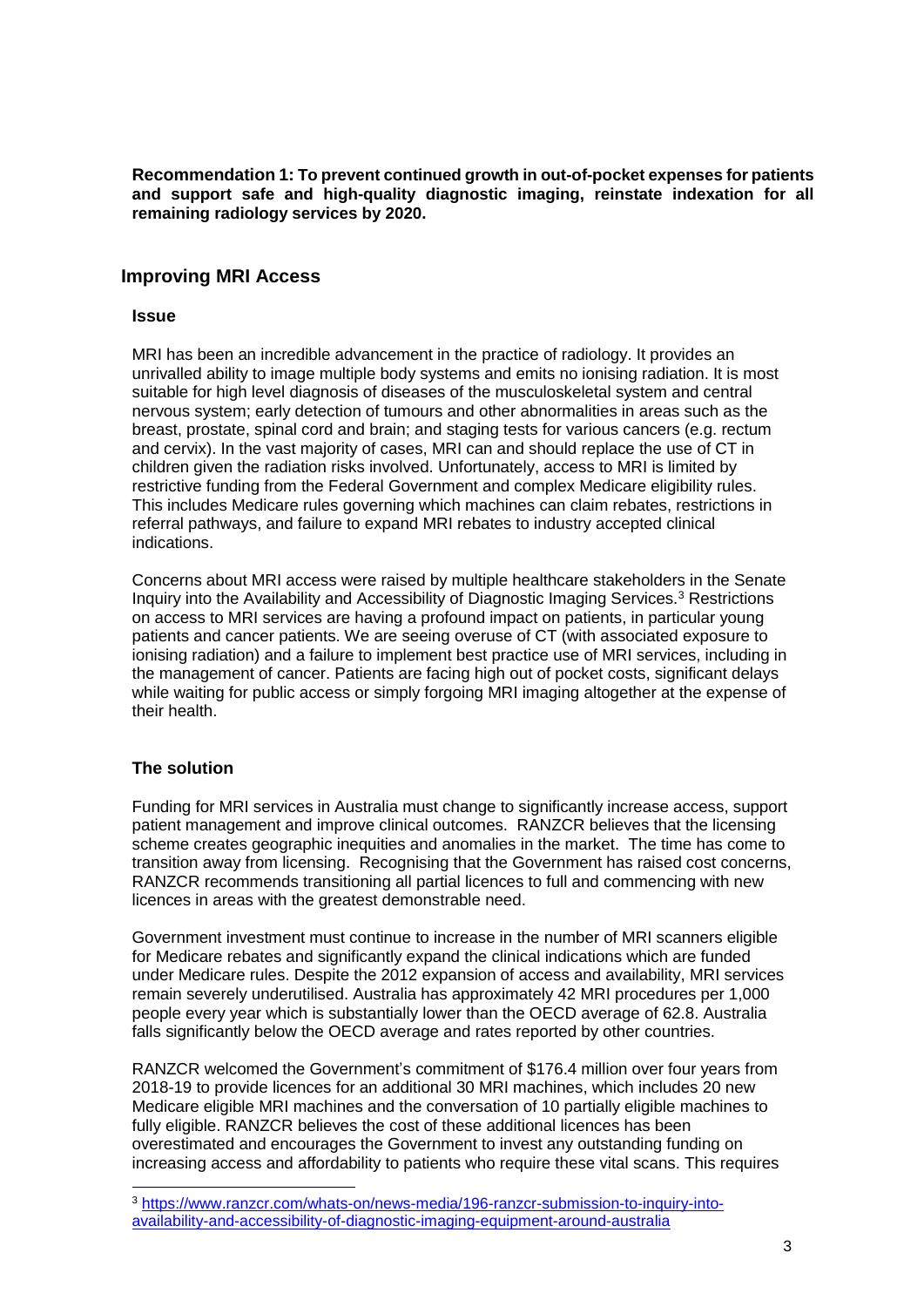transparency regarding the marginal increase in expenditure from the awarding of these 30 new licences. Any unspent funds ought to be used to upgrade more partially eligible machines to fully eligible, in areas most in need.

As previously recommended by RANZCR and the Senate Inquiry, any process of allocating funding for MRI machines must be based on clear and transparent criteria such as the local population's health needs, hospital infrastructure and services being delivered at those locations.

**Recommendation 2: Ensure delivery of the full \$176.4 million allocated in the 2018-19 Mid-Year Economic and Fiscal Outlook to increase MRI access for patients**

## **Radiation Oncology**

Radiation oncology is a medical specialty that involves the controlled use of radiation to treat cancer either for cure, or to reduce pain and other symptoms caused by cancer. It is involved in around 40% of all cancer cures.

A radiation oncologist is a medical specialist doctor with training in the use of radiation therapy (also called radiotherapy) to cure or reduce the symptoms of cancer, and in the overall care of cancer patients. They are ultimately responsible for assessing individual patients, determining the best management plan, overseeing treatment and assessing progress.

In the lead up to the next Federal election, we look forward to working with the Government on key matters such as the implementation of a new structure for radiation therapy items from the Medical Benefits Schedule (MBS) Review and enabling patient access to particle therapy. Both these initiatives will require minimal financial outlay by the Federal Government in the future.

#### **MBS Review**

#### **Issue**

The existing MBS Schedule for radiation therapy, which is 30 years old, is now outdated. Although it reflected the latest thinking at the time, it does not allow for responsive changes with the evolution in practice through advances in technology. In particular, many of the existing item numbers are based on the concept of a 'field'. Fields no longer serve as a surrogate for complexity due to the widespread adoption of intensity modulated radiation therapy (IMRT) with associated image guided radiation therapy (IGRT) which have significantly improved the precision of treatment.

RANZCR believes incremental changes in technology and techniques should be better accommodated in descriptors to support patient access to best practice, evidence-based treatments. The MBS has a rigid process to bring about change that does not lend itself well to smaller incremental changes seen with advances in techniques and technologies.

#### **The Solution**

RANZCR has provided feedback to the Oncology Clinical Committee of the MBS Review Taskforce on the proposed revised schedule for radiation oncology. It is our understanding that these amendments will be supported by the MBS Review Taskforce. RANZCR encourages the Government to implement the new schedule as a matter of priority to ensure that Medicare funding aligns with contemporary practice.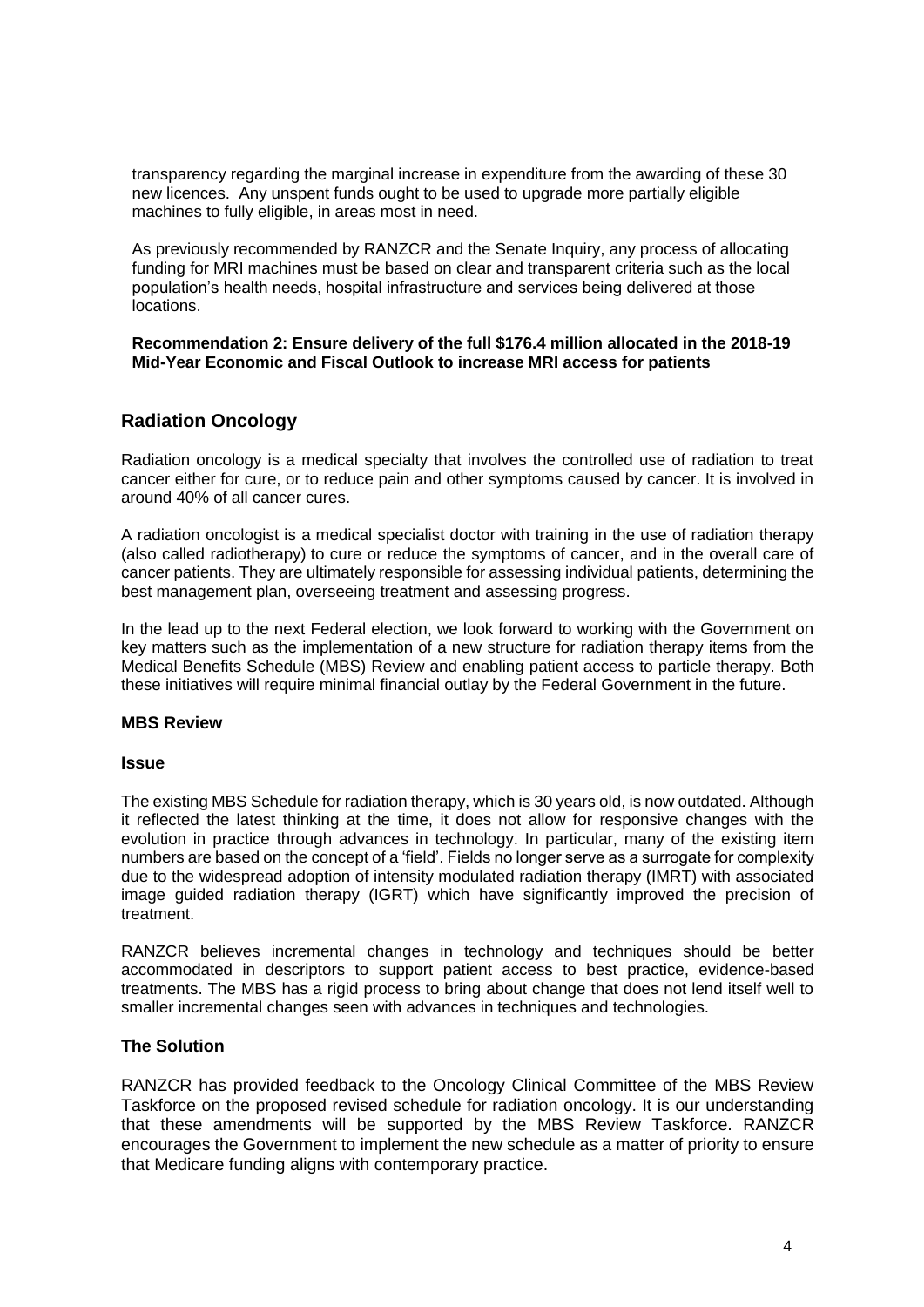RANZCR is aware that the principle of cost neutrality is central in the MBS Review. However, the proposed changes to the radiation oncology items are forward looking. They represent significant change to the status quo. With such change comes enormous risk of serious issues in transitioning from the current to the proposed schedule. RANZCR asserts that this risk can only be mitigated through undertaking very detailed modelling of the changes followed by a pilot of the proposed schedule, which might require further investment in the future. Anything less may lead to major disruption to patients and care providers (if the new items numbers are underfunded) or to the Government (if the new item numbers are overfunded).

**Recommendation 3: Fund detailed modelling followed by a pilot of the proposed changes to the radiation oncology schedule.**

## **Particle Therapy**

#### **Issue**

-

Particle therapy is a form of external beam radiation therapy used to treat cancer. The particles target cancer cells with a burst of focused energy ensuring that normal tissues around the target (tumour) receive a reduced radiation dose. Internationally, this technology is being adopted for difficult presentations, including paediatric tumours, tumours of the skull base, central nervous system, head and neck.

In 2012, the Australian Nuclear and Science Technology Organisation (ANSTO) conservatively estimated the Australian and New Zealand caseload for proton therapy to be 630 per year with established conditions and up to 5,000 patients using expanded indications. 4

In 2017, RANZCR welcomed the Government's announcement of \$68 million to support the establishment of Australia's first proton therapy centre in South Australia. There are a number of patients who will benefit from this treatment. However, due to Australia's distinct geography and dispersed population, consideration must be given to the catchment areas for any new proton facility and ease of travel to those locations. Particle therapy often follows surgery and chemotherapy, so patients are still recovering and cannot travel far. Moreover, travel also places additional financial burden on patients and their carers.

In due course, further Federal investment will be required to support another one or two particle therapy centres in Australia. This will require ongoing collaboration between the Federal Government, States and Territories to determine the best location for these facilities.

To ensure true national value of the facility and return on investment, all services should be national coordinated. Any plan proposed for the proton centre needs to be adequately and sustainably funded with a commitment to ongoing affordable access for all Australians. There are important lessons to be learnt from experiences overseas where several proton facilities have run into financial difficulties.

Due to rapid advancements in this field, further research is essential to refine treatments and explore new applications of this technology. Therefore, research infrastructure must also feature as a core consideration when determining the number and locations of these facilities.

<sup>4</sup> HealthPACT (2017) Health Policy Advisory Committee on Technology, Proton and Heavy Ion Therapy: An Overview